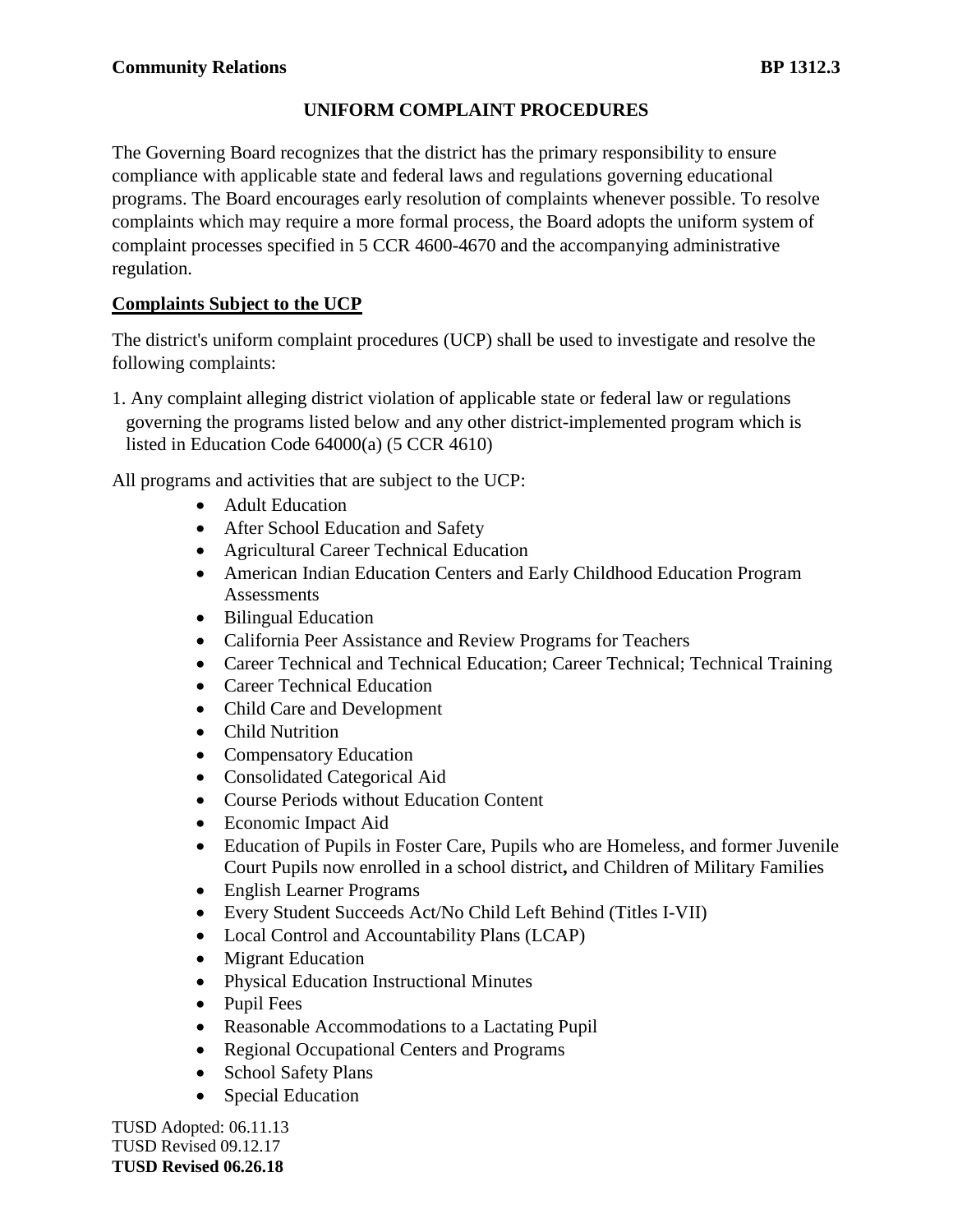- State Preschool
- Tobacco-Use Prevention Education
- 2. Any complaint alleging the occurrence of unlawful discrimination (such as discriminatory harassment, intimidation, or bullying) against any student, employee, or other person participating in district programs and activities, including, but not limited to, those programs or activities funded directly by or that receive or benefit from any state financial assistance, based on the person's actual or perceived characteristics of race or ethnicity, color, ancestry, nationality, national origin, immigration status, ethnic group identification, age, religion, marital status, pregnancy, parental status, physical or mental disability, sex, sexual orientation, gender, gender identity, gender expression, or genetic information, or any other characteristic identified in Education Code [200](http://gamutonline.net/displayPolicy/138754/1) or [220,](http://gamutonline.net/displayPolicy/138763/1) Government Code [11135,](http://gamutonline.net/displayPolicy/144547/1) or Penal Code [422.55,](http://gamutonline.net/displayPolicy/352313/1) or based on his/her association with a person or group with one or more of these actual or perceived characteristics (5 CCR [4610\)](http://gamutonline.net/displayPolicy/187021/1)
- 3. Any complaint alleging district noncompliance with the requirement to provide reasonable accommodation to a lactating student on school campus to express breast milk, breastfeed an infant child, or address other breastfeeding-related needs of the student (Education Code [222\)](http://gamutonline.net/displayPolicy/1040625/1)
- 4. Any complaint alleging district noncompliance with the prohibition against requiring students to pay fees, deposits, or other charges for participation in educational activities (5 CCR [4610\)](http://gamutonline.net/displayPolicy/187021/1)
- 5. Any complaint alleging district noncompliance with legal requirements related to the implementation of the local control and accountability plan (Education Code [52075\)](http://gamutonline.net/displayPolicy/899535/1)
- 6. Any complaint, by or on behalf of any student who is a foster youth, alleging district noncompliance with any legal requirement applicable to the student regarding placement decisions, the responsibilities of the district's educational liaison to the student, the award of credit for coursework satisfactorily completed in another school or district, school transfer, or the grant of an exemption from Board-imposed graduation requirements (Education Code [48853,](http://gamutonline.net/displayPolicy/315648/1) [48853.5,](http://gamutonline.net/displayPolicy/315649/1) [49069.5,](http://gamutonline.net/displayPolicy/137891/1) [51225.1,](http://gamutonline.net/displayPolicy/1007257/1) [51225.2\)](http://gamutonline.net/displayPolicy/1007258/1)
- 7. Any complaint, by or on behalf of a homeless student as defined in 42 USC [11434a,](http://gamutonline.net/displayPolicy/191748/1) a former juvenile court school student or a child of a military family as defined in Education Code 49701 who transfers into the district after his/her second year of high school alleging district noncompliance with any requirement applicable to the student regarding the award of credit for coursework satisfactorily completed in another school or district or the grant of an exemption from Board-imposed graduation requirements (Education Code [51225.1,](http://gamutonline.net/displayPolicy/1007257/1) [51225.2\)](http://gamutonline.net/displayPolicy/1007258/1)
- 8. Any complaint alleging district noncompliance with the requirements of Education Code [51228.1](http://gamutonline.net/displayPolicy/1040627/1) and [51228.2](http://gamutonline.net/displayPolicy/1040628/1) that prohibit the assignment of a student in grades 9-12 to a course without educational content for more than one week in any semester or to a course the student has previously satisfactorily completed, without meeting specified conditions (Education Code [51228.3\)](http://gamutonline.net/displayPolicy/1040629/1)

TUSD Adopted: 06.11.13 TUSD Revised 09.12.17 **TUSD Revised 06.26.18**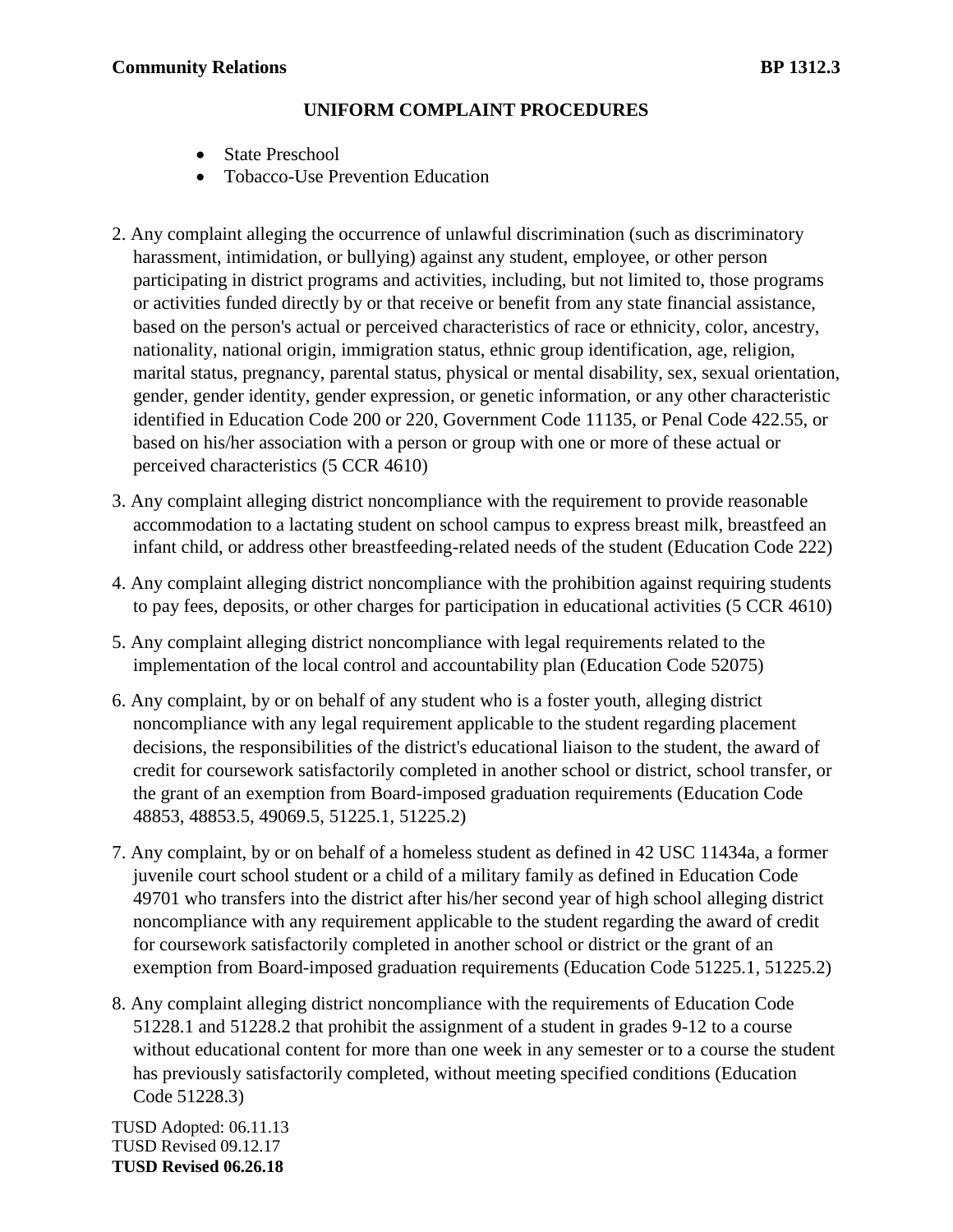- 9. Any complaint alleging district noncompliance with the physical education instructional minutes requirement for students in elementary school (Education Code [51210,](http://gamutonline.net/displayPolicy/132664/1) [51223\)](http://gamutonline.net/displayPolicy/132672/1)
- 10. Any complaint alleging retaliation against a complainant or other participant in the complaint process or anyone who has acted to uncover or report a violation subject to this policy
- 11. Any other complaint as specified in a district policy

The Board recognizes that alternative dispute resolution (ADR) can, depending on the nature of the allegations, offer a process to reach a resolution to the complaint that is acceptable to all parties. ADR such as mediation may be offered to resolve complaints that involve more than one student and no adult. However, mediation shall not be offered or used to resolve any complaint involving sexual assault or where there is a reasonable risk that a party to the mediation would feel compelled to participate. The Superintendent or designee shall ensure that the use of ADR is consistent with state and federal laws and regulations.

The district shall protect all complainants from retaliation. In investigating complaints, the confidentiality of the parties involved shall be protected as required by law. For any complaint alleging retaliation or unlawful discrimination (such as discriminatory harassment, intimidation, or bullying), the Superintendent or designee shall keep the identity of the complainant, and/or the subject of the complaint if he/she is different from the complainant, confidential when appropriate and as long as the integrity of the complaint process is maintained.

When an allegation that is not subject to the UCP is included in a UCP complaint, the district shall refer the non-UCP allegation to the appropriate staff or agency and shall investigate and, if appropriate, resolve the UCP-related allegation(s) through the district's UCP.

The Superintendent or designee shall provide training to district staff to ensure awareness and knowledge of current law and related requirements, including the steps and timelines specified in this policy and the accompanying administrative regulation.

The Superintendent or designee shall maintain records of all UCP complaints and the investigations of those complaints in accordance with applicable law and district policy.

# **Non-UCP Complaints**

The following complaints shall not be subject to the district's UCP but shall be referred to the specified agency:  $(5$  CCR [4611\)](http://gamutonline.net/displayPolicy/264258/1)

- 1. Any complaint alleging child abuse or neglect shall be referred to the County Department of Social Services, the County Protective Services Division, and the appropriate law enforcement agency.
- 2. Any complaint alleging health and safety violations by a child development program shall, for licensed facilities, be referred to Department of Social Services and shall, for licensing-exempt facilities, be referred to the appropriate Child Development regional administrator.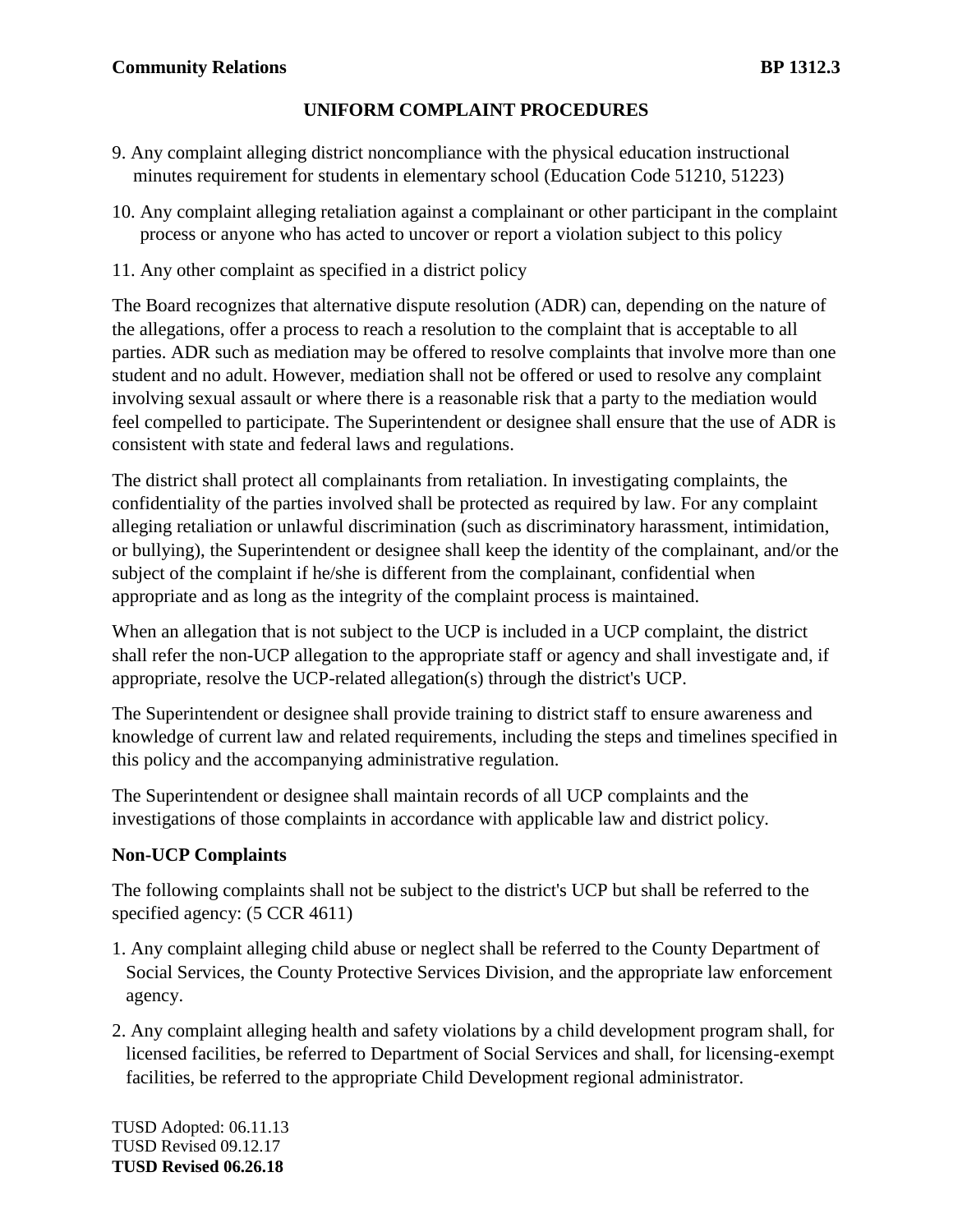3. Any complaint alleging fraud shall be referred to the Legal, Audits and Compliance Branch of the California Department of Education.

Any complaint alleging employment discrimination or harassment shall be investigated and resolved by the district in accordance with the procedures specified in AR 4030 - Nondiscrimination in Employment.

Any complaint related to sufficiency of textbooks or instructional materials, emergency or urgent facilities conditions that pose a threat to the health or safety of students or staff, or teacher vacancies and misassignments shall be investigated and resolved in accordance with the procedures in AR 1312.4 - Williams Uniform Complaint Procedures. (Education Code [35186\)](http://gamutonline.net/displayPolicy/352127/1)

Legal Reference:

TUSD Adopted: 06.11.13 TUSD Revised 09.12.17 EDUCATION CODE [-262.4](http://gamutonline.net/displayPolicy/138778/1) Prohibition of discrimination Reasonable accommodations; lactating students [-8498](http://gamutonline.net/displayPolicy/129482/1) Child care and development programs [-8538](http://gamutonline.net/displayPolicy/129493/1) Adult basic education [-18203](http://gamutonline.net/displayPolicy/204126/1) School libraries *-*32289 School safety plan, uniform complaint procedures 33380-33384 California Indian Education Center Williams uniform complaint procedures 44500-44508 California Peer Assistance and Review Program for Teachers [-48853.5](http://gamutonline.net/displayPolicy/315649/1) Foster youth Notices in language other than English [-49013](http://gamutonline.net/displayPolicy/781186/1) Student fees [-49079](http://gamutonline.net/displayPolicy/226085/1) Student records [49069.5](http://gamutonline.net/displayPolicy/137891/1) Rights of parents [-49590](http://gamutonline.net/displayPolicy/137374/1) Child nutrition programs 49701 Interstate Compact on Educational Opportunity for Military Children Courses of study grades 1-6 Physical education, elementary schools [51225.1](http://gamutonline.net/displayPolicy/1007257/1)[-51225.2](http://gamutonline.net/displayPolicy/1007258/1) Foster youth, homeless children, and former juvenile court school students; and military-connected students; course credits; graduation requirements 51226-51226.1 Career technical education [51228.1](http://gamutonline.net/displayPolicy/1040627/1)[-51228.3](http://gamutonline.net/displayPolicy/1040629/1) Course periods without educational content [-52077](http://gamutonline.net/displayPolicy/899537/1) Local control and accountability plan, especially: Complaint for lack of compliance with local control and accountability plan requirements [-52178](http://gamutonline.net/displayPolicy/132883/1) Bilingual education programs [-52490](http://gamutonline.net/displayPolicy/136127/1) Career technical education [-52616.24](http://gamutonline.net/displayPolicy/133065/1) Adult schools [-54425](http://gamutonline.net/displayPolicy/133253/1) Compensatory education programs [-54445](http://gamutonline.net/displayPolicy/133265/1) Migrant education [-54529](http://gamutonline.net/displayPolicy/133285/1) Compensatory education programs [-56867](http://gamutonline.net/displayPolicy/249264/1) Special education programs

**TUSD Revised 06.26.18**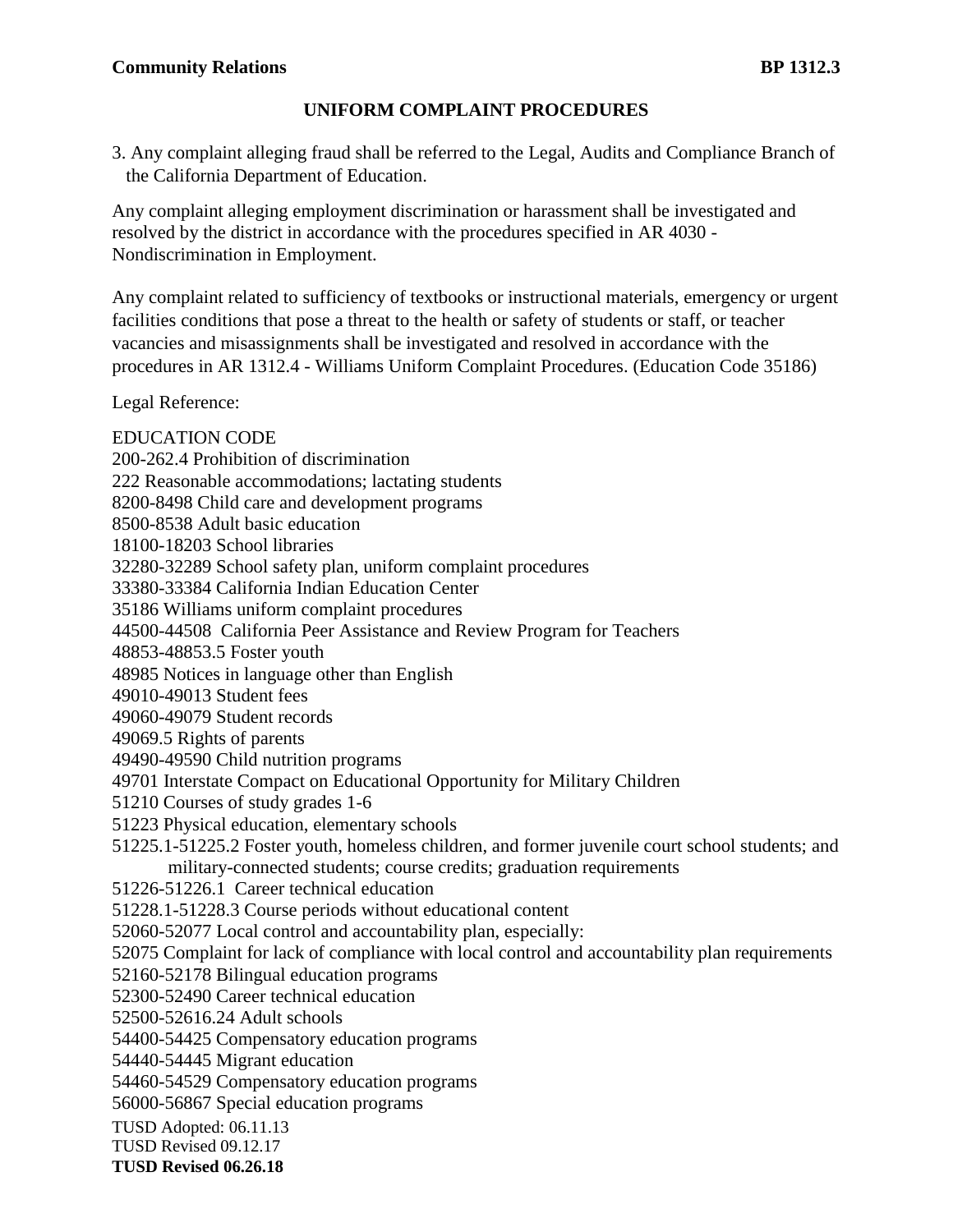[59000](http://gamutonline.net/displayPolicy/133770/1)[-59300](http://gamutonline.net/displayPolicy/133831/1) Special schools and centers [64000](http://gamutonline.net/displayPolicy/133932/1)[-64001](http://gamutonline.net/displayPolicy/133933/1) Consolidated application process

#### GOVERNMENT CODE

[11135](http://gamutonline.net/displayPolicy/144547/1) Nondiscrimination in programs or activities funded by state [12900](http://gamutonline.net/displayPolicy/144644/1)[-12996](http://gamutonline.net/displayPolicy/144699/1) Fair Employment and Housing Act

HEALTH AND SAFETY CODE 104420 Tobacco-Use Prevention Education PENAL CODE [422.55](http://gamutonline.net/displayPolicy/352313/1) Hate crime; definition [422.6](http://gamutonline.net/displayPolicy/169695/1) Interference with constitutional right or privilege

CODE OF REGULATIONS, TITLE 2 Harassment and discrimination prevention and correction CODE OF REGULATIONS, TITLE 5 Application of section [-4687](http://gamutonline.net/displayPolicy/390302/1) Uniform complaint procedures [-4965](http://gamutonline.net/displayPolicy/244922/1) Nondiscrimination in elementary and secondary education programs

UNITED STATES CODE, TITLE 20 [1221](http://gamutonline.net/displayPolicy/189929/1) Application of laws [1232g](http://gamutonline.net/displayPolicy/189959/1) Family Educational Rights and Privacy Act [1681](http://gamutonline.net/displayPolicy/189980/1)[-1688](http://gamutonline.net/displayPolicy/189987/1) Title IX of the Education Amendments of 1972 [6301](http://gamutonline.net/displayPolicy/302900/1)[-6577](http://gamutonline.net/displayPolicy/302977/1) Title I basic programs [6801](http://gamutonline.net/displayPolicy/190232/1)[-7014](http://gamutonline.net/displayPolicy/421258/1) Title III language instruction for limited English proficient and immigrant students [7101](http://gamutonline.net/displayPolicy/302769/1)[-7184](http://gamutonline.net/displayPolicy/302797/1) Safe and Drug-Free Schools and Communities Act [7201](http://gamutonline.net/displayPolicy/303027/1)[-7283g](http://gamutonline.net/displayPolicy/303160/1) Title V promoting informed parental choice and innovative programs [7301](http://gamutonline.net/displayPolicy/302835/1)[-7372](http://gamutonline.net/displayPolicy/302872/1) Title V rural and low-income school programs 12101-12213 Title II equal opportunity for individuals with disabilities UNITED STATES CODE, TITLE 29 [794](http://gamutonline.net/displayPolicy/191053/1) Section 504 of Rehabilitation Act of 1973 UNITED STATES CODE, TITLE 42 [2000d](http://gamutonline.net/displayPolicy/191934/1)[-2000e-](http://gamutonline.net/displayPolicy/191943/1)17 Title VI and Title VII Civil Rights Act of 1964, as amended [2000h-](http://gamutonline.net/displayPolicy/191961/1)2-2000h-6 Title IX of the Civil Rights Act of 1964 6101-6107 Age Discrimination Act of 1975

CODE OF FEDERAL REGULATIONS, TITLE 28 [35.107](http://gamutonline.net/displayPolicy/222057/1) Nondiscrimination on basis of disability; complaints CODE OF FEDERAL REGULATIONS, TITLE 34 [99.1](http://gamutonline.net/displayPolicy/191103/1)[-99.67](http://gamutonline.net/displayPolicy/191132/1) Family Educational Rights and Privacy Act [100.3](http://gamutonline.net/displayPolicy/274461/1) Prohibition of discrimination on basis of race, color or national origin [104.7](http://gamutonline.net/displayPolicy/191260/1) Designation of responsible employee for Section 504 CODE OF FEDERAL REGULATIONS, TITLE 34 [106.8](http://gamutonline.net/displayPolicy/191218/1) Designation of responsible employee for Title IX

TUSD Adopted: 06.11.13 TUSD Revised 09.12.17 **TUSD Revised 06.26.18**